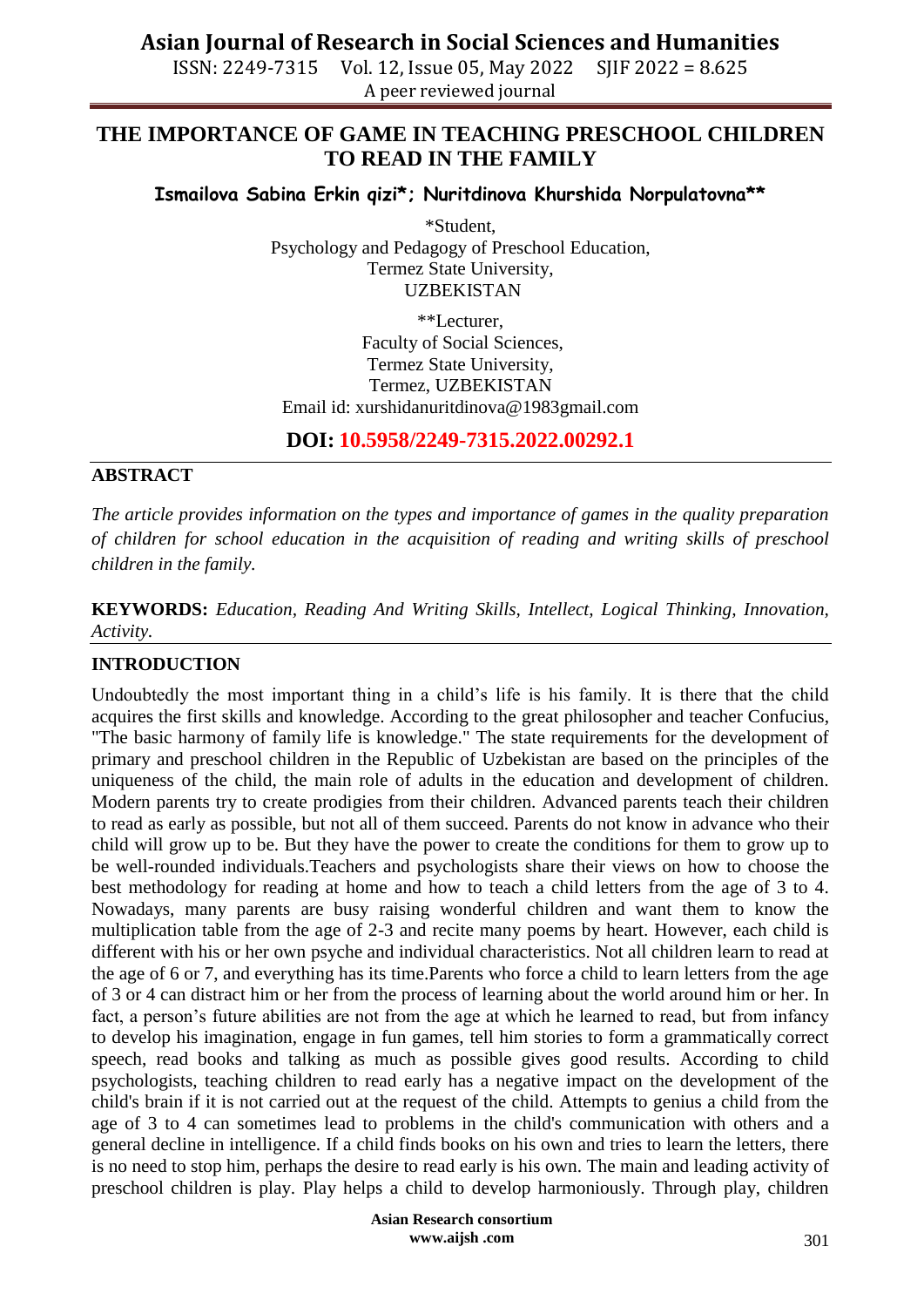# **Asian Journal of Research in Social Sciences and Humanities**

ISSN: 2249-7315 Vol. 12, Issue 05, May 2022 SJIF 2022 = 8.625 A peer reviewed journal

develop physically and mentally. Play is a way for a child to understand the world in which they live and need to change. Parents need to understand that the most important and fun thing for a child in the world is the time they spend together. The family should choose different methods and approaches to teaching preschool children to read, but always keep in mind that no matter which method they choose, these methods should be conducted in a fun way, not with a hard hand. 'Let it be a great pleasure to train with the winter.If the game is fun and entertaining, every child will try to participate in it. If for some reason the child refuses to participate in the game, another game can be offered that he or she can play. Children should be given the opportunity to get out of the game and return to it. According to N.M. does not occur, there must be at least three conditions for this:

a) The content of impressions;

b) The availability of toys and educational devices of various kinds;

c) Children's frequent interactions and interactions with adults. The way adults directly influence the child plays a decisive role in this.There are dozens of ways you can teach your child to read. Here are some of the most popular of these methods and their pros and cons.

-Reading syllables (phonetic method)

A classic style used in kindergarten and elementary school. First the child learns to pronounce sounds and letters, then combines them into syllables and whole words. On the plus side, the child can easily hear the sounds in the words and pronounce them if he or she has speech impediments. On the downside, this method is not suitable for children from 3 to 4 years old because it requires a certain level of knowledge and a lot of time.

-Zaysev cubes.

In special cubes, the child sees single letters and consonants in the joints he uses most often. Each cube has a size, color, and sound, for example, iron cubes have toned joints, wood has no sound, and large and small cubes have sounds. On the plus side, this activity is in the form of a game that develops fine motor skills in children, regardless of age. On the downside, Zaysev's cubes have flaws that allow children to swallow the end of the word and misunderstand the phonetic structure of the word.

-Glen Doman's cards (read full words)

The trick is that from an early age, the child begins to display word cards on the pictures. Children perceive words as a whole, not in parts. On the plus side, starting to learn early childhood develops phonemic memory. On the downside, literacy problems are difficult to analyze based on word structure.

You can choose different approaches, but always keep in mind that no matter which method you choose, these methods should be played in a fun way, not with a hard hand, so that it will be a great pleasure to teach the child to read. Here are some examples of games.

Live letters.

It's fun to see and read live letters, it's more fun to collect letters, create letters with your child without being limited to cards and cubes. Make them out of plasticine, paper-cut letters, and biscuit letters out of dough.

Solar Game.

The picture shows the sun's rays. The sound being studied is centered, and the rest of the letters are inside the rays. As you move through the rays from the center, you will need to name the joint that was formed, and you can also move in the opposite direction.

> **Asian Research consortium www.aijsh .com**